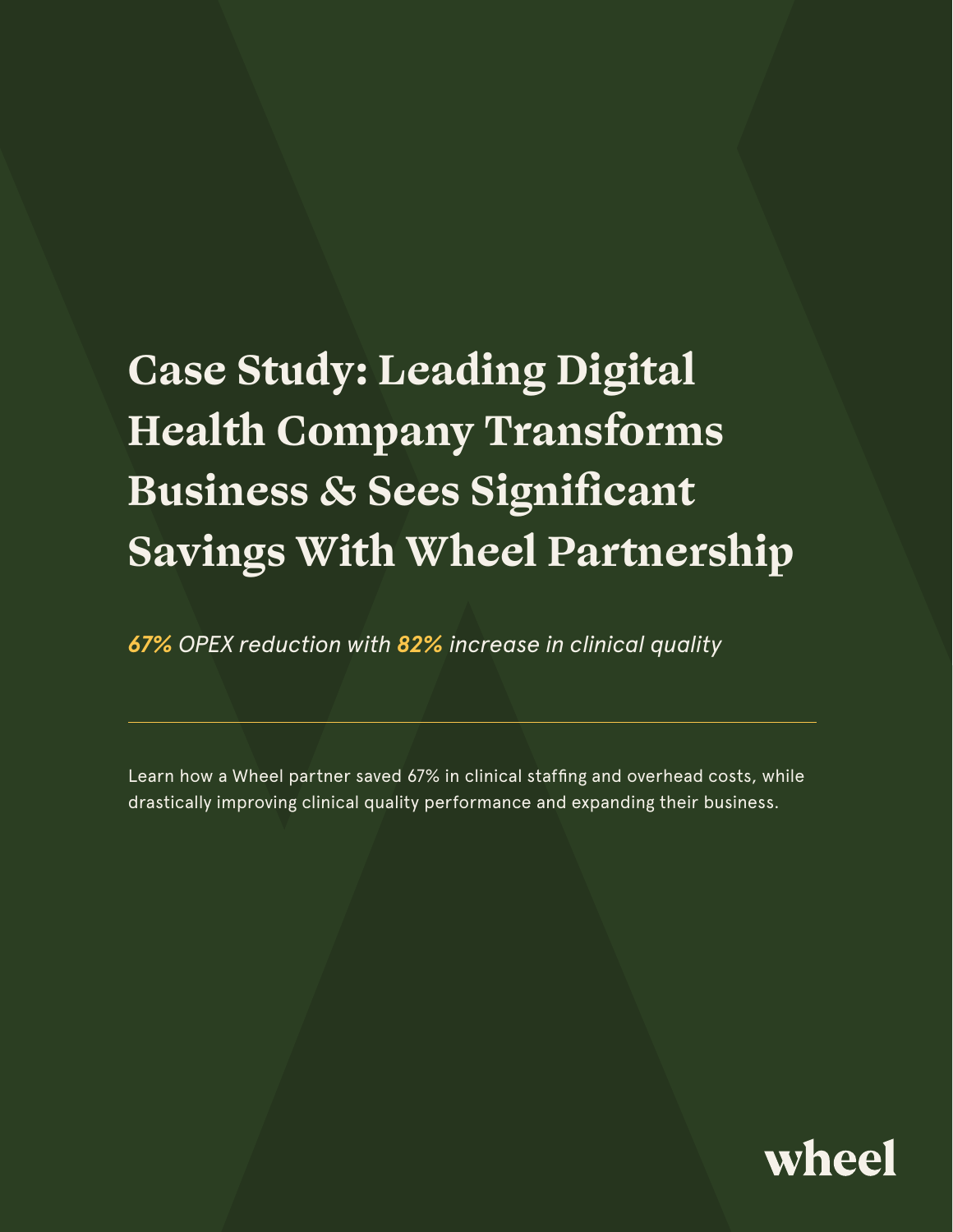

**The Partner**

In 2019, an established digital pharmacy company had built a successful and highly-regarded service, with over 4 million consumers on their platform.

With increased demand for virtual care, the company expanded their business with direct-to-consumer urgent and primary care telehealth services.

### **The Challenge**

With the pandemic explosion in virtual care demand, the company saw opportunity for expansion with direct-to-consumer urgent and primary care telehealth services.

Launching quickly, they rapidly faced challenges in scaling nationwide — growing and managing an internal clinician network became unsustainable and unaffordable.

Recruiting and onboarding quality clinicians, plus the daily administration required to manage a large and highly-skilled workforce, was both time-consuming and resource-intensive. As clinical performance flags increased, the team recognized care quality was beginning to suffer.

To meet growth goals while continuing to service customers, the company needed to augment their clinician network fast — without driving up operational costs or compromising on clinical quality.

Stakeholders realized they needed support from outside partners, but internal medical directors were concerned about potential impacts to patient care and quality.

*How could stakeholders test a third-party network without taking on too much financial risk or negatively impacting the patient experience?*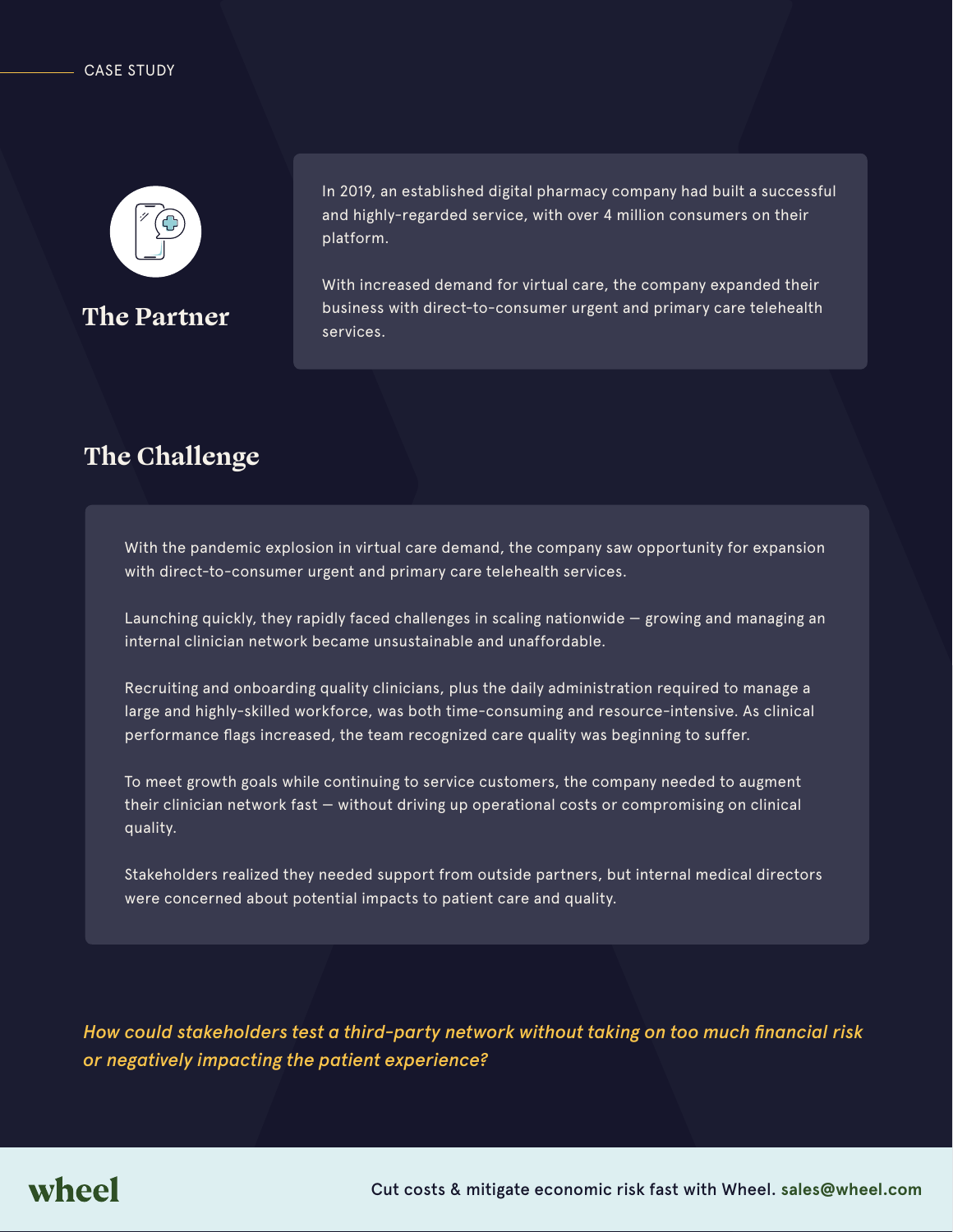| Client objectives |                                                                    | Wheel approach                                                                                                                                  |  |
|-------------------|--------------------------------------------------------------------|-------------------------------------------------------------------------------------------------------------------------------------------------|--|
|                   | Quickly ramp up clinicians to meet<br>patient demand               | Secure continued growth by supplementing their<br>internal team with a flexible, 50-state network of<br>clinicians, white-labled to their brand |  |
|                   | Maintain the care quality their<br>patients expected               | Institute a scalable clinical quality program as their<br>telehealth offering expanded nationwide and into new<br>treatment areas               |  |
|                   | Scale the business without<br>significantly harming profit margins | Mitigate the economic risk of high-fixed costs for<br>staffing and overhead by switching to usage-based<br>pricing                              |  |
|                   | Gradually test a third-party to avoid<br>risks to the brand        | Build a trusted, transparent partnership to instill<br>confidence and ensure alignment as we worked<br>towards shared goals                     |  |

### **The Wheel Solution**



Wheel's on-demand, white-labeled network of clinicians stepped in quickly. Within weeks, Wheel recruited, vetted, and trained clinicians across all 50 states to begin delivering care on behalf of the brand.



Wheel also transformed this company's care model to lower costs. Rather than paying for clinicians, the client began paying for patient visits with Wheel's pay-forwhat-you-use pricing structure. This allowed them to precisely scale with patient demand fluctuations and ensure care coverage as the business grew.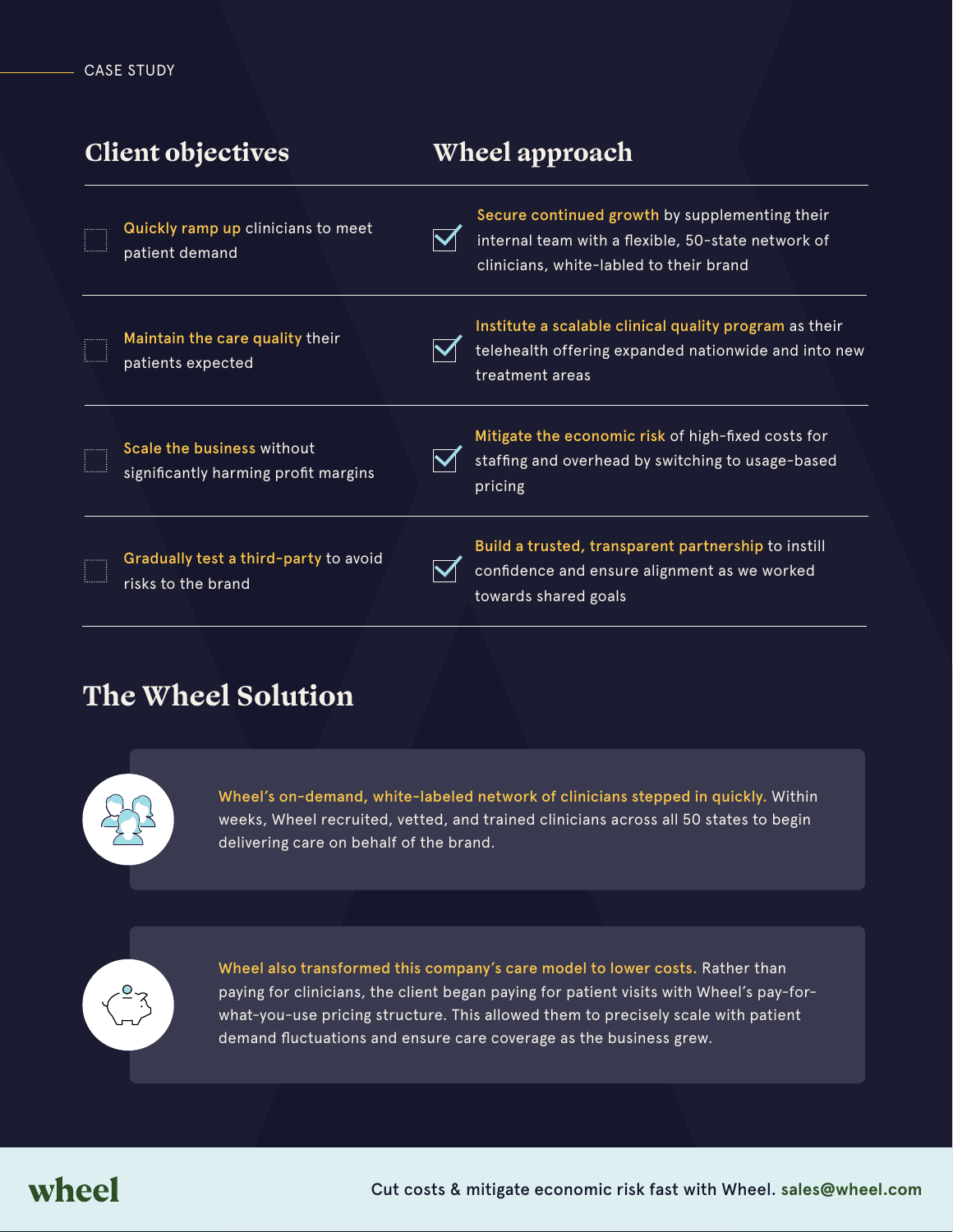

Next, Wheel expanded the company's existing clinician onboarding program to ensure the highest-quality care possible — providing clinicians with additional platform details, thorough training, and comprehensive treatment guidelines. Wheel also hosted monthly clinician workshops to review changes to the medical manual and discuss trends in clinical performance.

Over time, Wheel took over management of clinician training, performance flag coaching, and chart auditing — freeing up the company's internal resources to focus on growing and optimizing the business.

From day one, collaboration, transparency, and partnership were the keys to building trust and confidence with this company's team.

### **The Results**

**I was skeptical about outsourcing our clinical network, but we had to try it. Our patient response time and margins were suffering, but Wheel made a compelling case. I can't imagine having done this without them.**

- Chief Financial Officer, DTC digital health company

Wheel delivered business impact within the first month of service. At launch, the company was able to rapidly meet increased patient demand in challenging coverage areas and reduce wait times. As the Wheel team continued to meet SLAs and consistently deliver quality care, the client gained confidence in outsourcing their clinical services.

# wheel

Cut costs & mitigate economic risk fast with Wheel. **sales@wheel.com**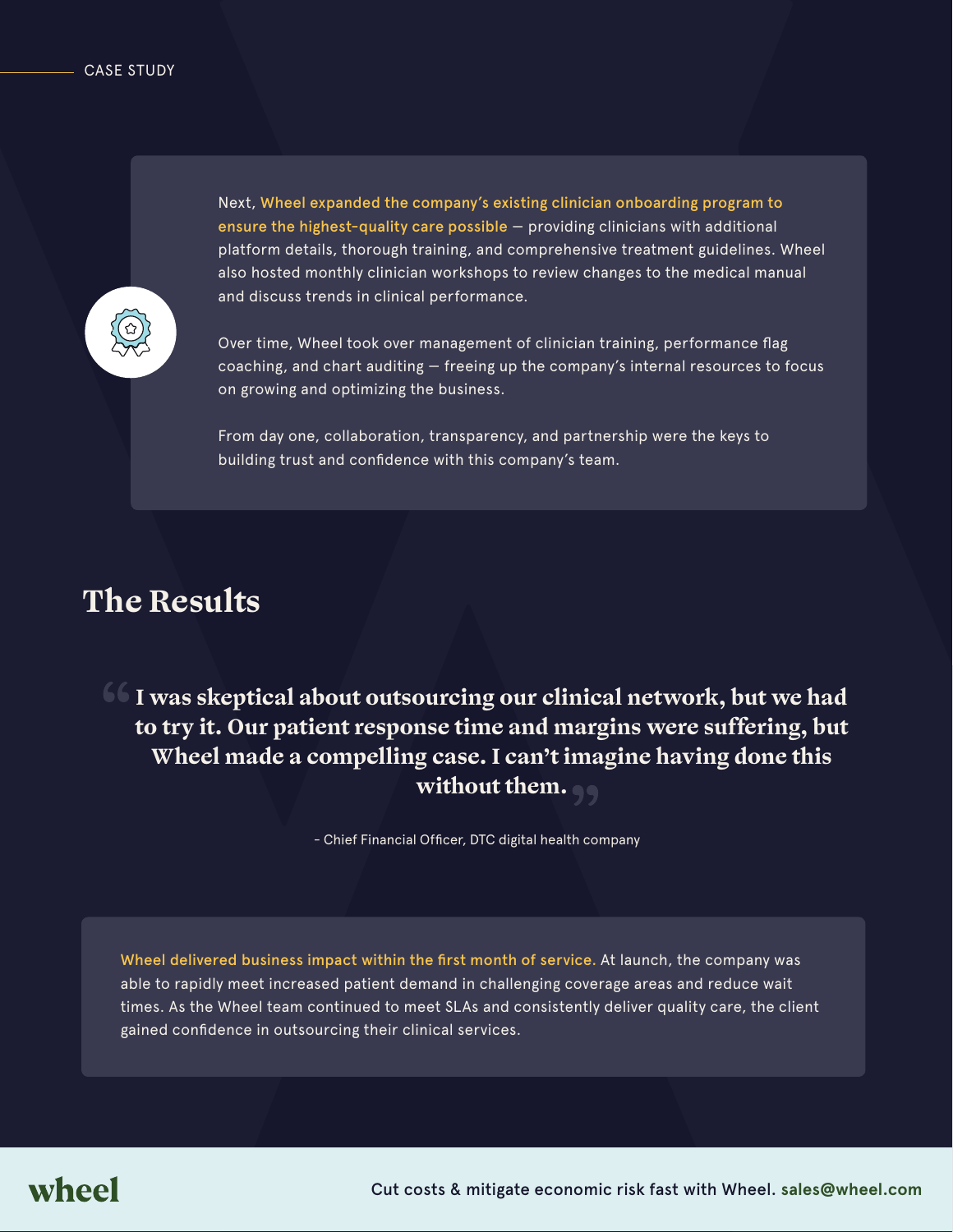

Gradually, they leveraged Wheel for more geographies and treatment areas. Over 9 months, they transitioned 100% of their existing clinical network and quality assurance program to Wheel — realizing a 67% savings in clinical staffing and overhead costs.



In addition, clinical quality began to improve as Wheel took over quality assurance management. Not only did this partner maintain standards of care by transferring their QA program to Wheel, *they reduced performance flag rates by 82%, improving overall clinical quality*.

### wheel

Cut costs & mitigate economic risk fast with Wheel. **sales@wheel.com**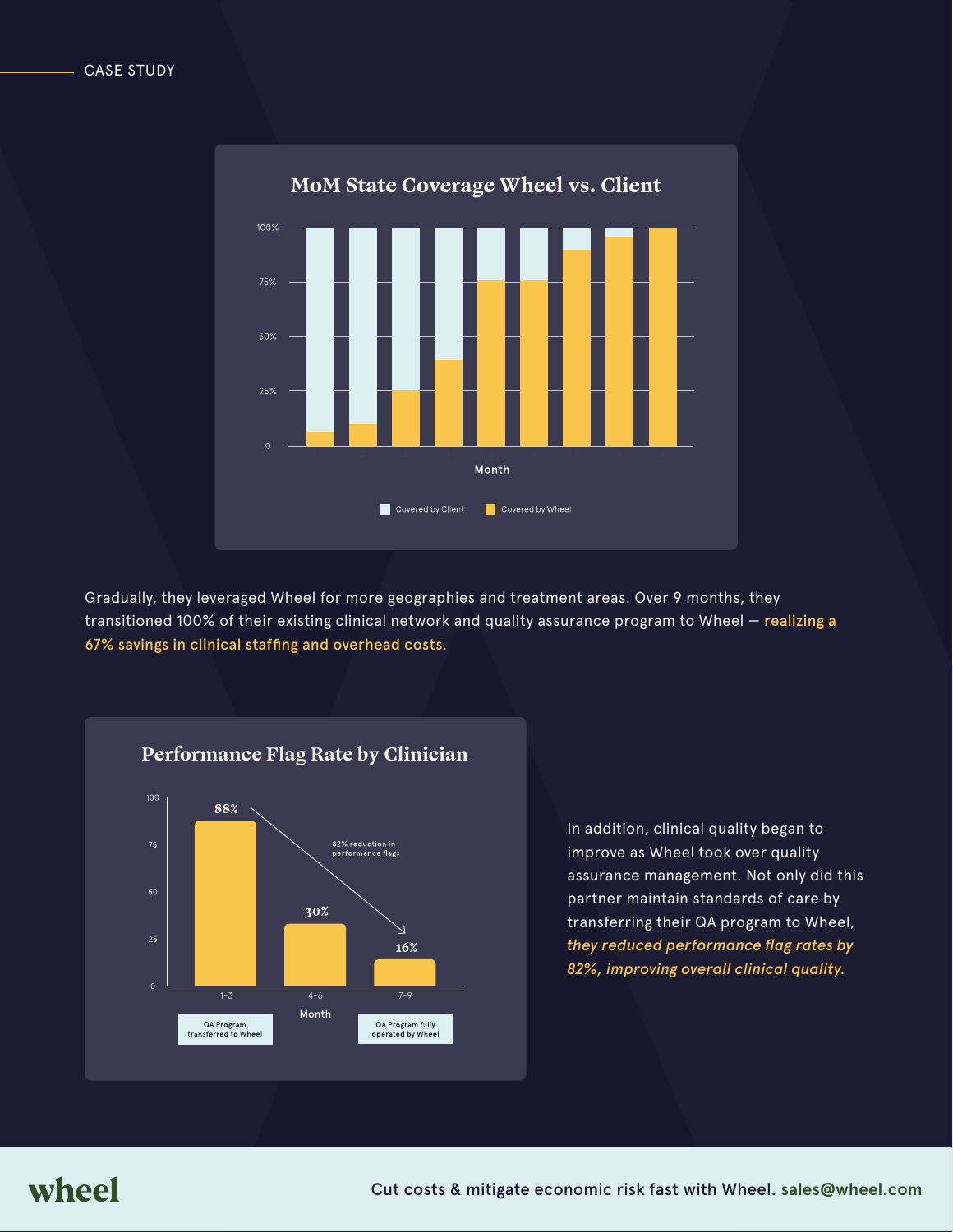With newfound capital, the company was able to expand into 10 new treatment areas and invest in marketing to boost patient visit volume exponentially. They saw 5x growth in visit volume from year one to year two, and are pacing to reach over 500K visits in year three. In addition, they now have over 20 million users on their pharmacy platform.



#### **YoY Growth in Patient Visits**

#### **More than a vendor, a business partner**

Not only did this client achieve significant savings, business growth, and quality improvements, they also gained invaluable feedback to improve their platform. Through monthly clinical workshops, Wheel clinicians shared insights into the clinical experience and treatment guidelines, building a continuous feedback loop for product development and ultimately driving significant initiatives on their product roadmap.

**As a provider it is extremely important to me that I work with a client who has clearly defined clinical protocols; on a platform that is intelligent, user friendly, and informative; and have a highly accessible support team to ensure I have all the tools I need to make safe, timely, and accurate clinical decisions. Wheel has exceeded my expectations in these areas.**

- Michele J., N.P.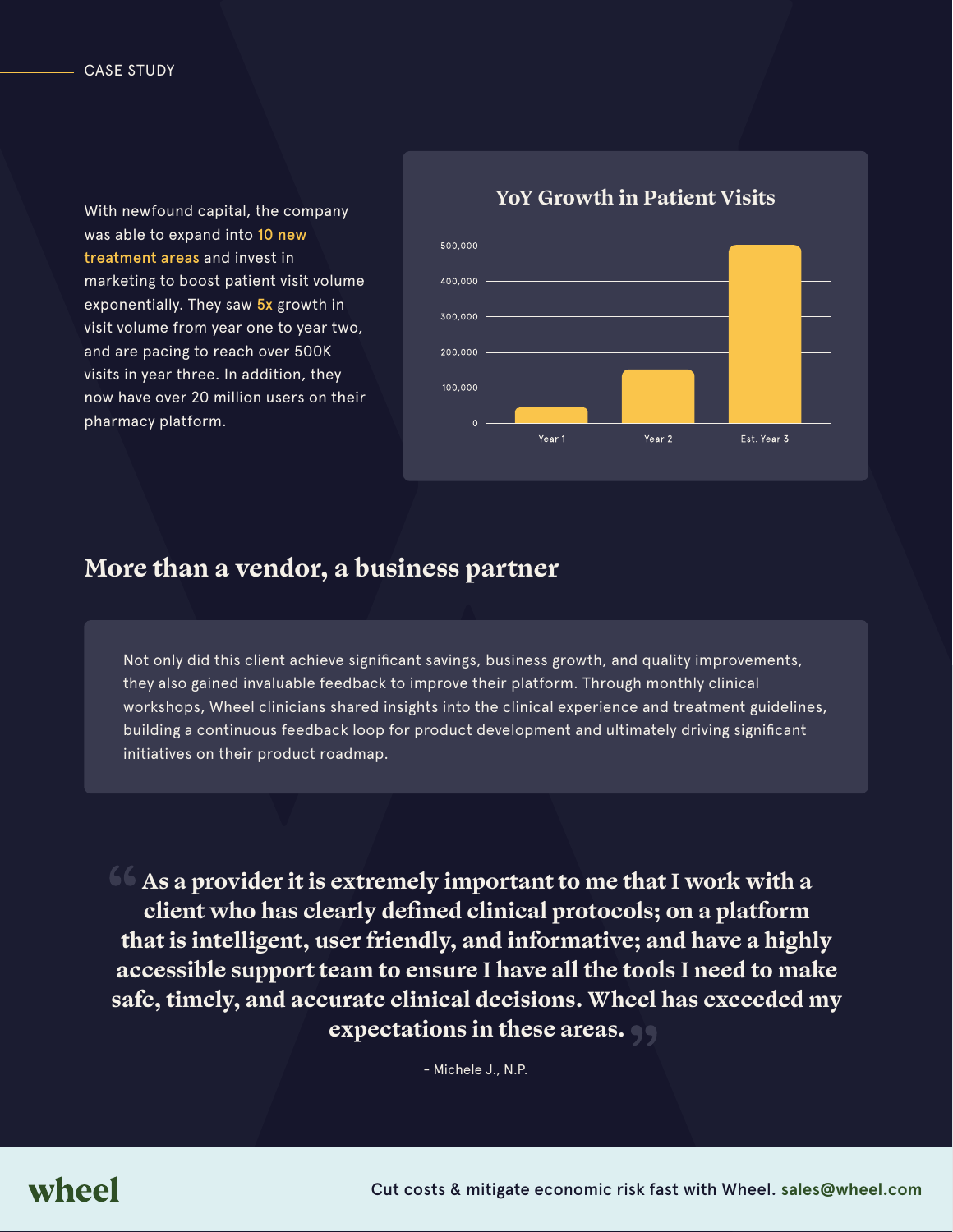# **Reduce the cost of virtual care delivery with Wheel**

#### *Wheel clients save up to 70% in OPEX\**

*\*Savings depend on the ratio and volume of care delivered by Wheel.*

Delivering virtual care at scale is extremely capital intensive. In today's uncertain economic climate, it's more critical than ever to optimize your virtual care delivery model to mitigate financial risk and stay competitive.



# **Get the economic advantage with Wheel**

Don't let an inefficient healthcare staffing model hold back your business.

Wheel helps you reduce operating costs fast – without sacrificing clinical quality and coverage. Our usage-based pricing means you just pay for the care you use, regardless of changing and unpredictable patient demand.

Behind the scenes, our team handles everything from clinical operations to workforce management for you. This way, your resources are freed up to focus on what matters most: continuing to deliver great patient experiences.



*Drive down OPEX and mitigate financial risk*



*Reduce costs without sacrificing clinical quality*



*Integrate fast and take advantage of cost savings in weeks*